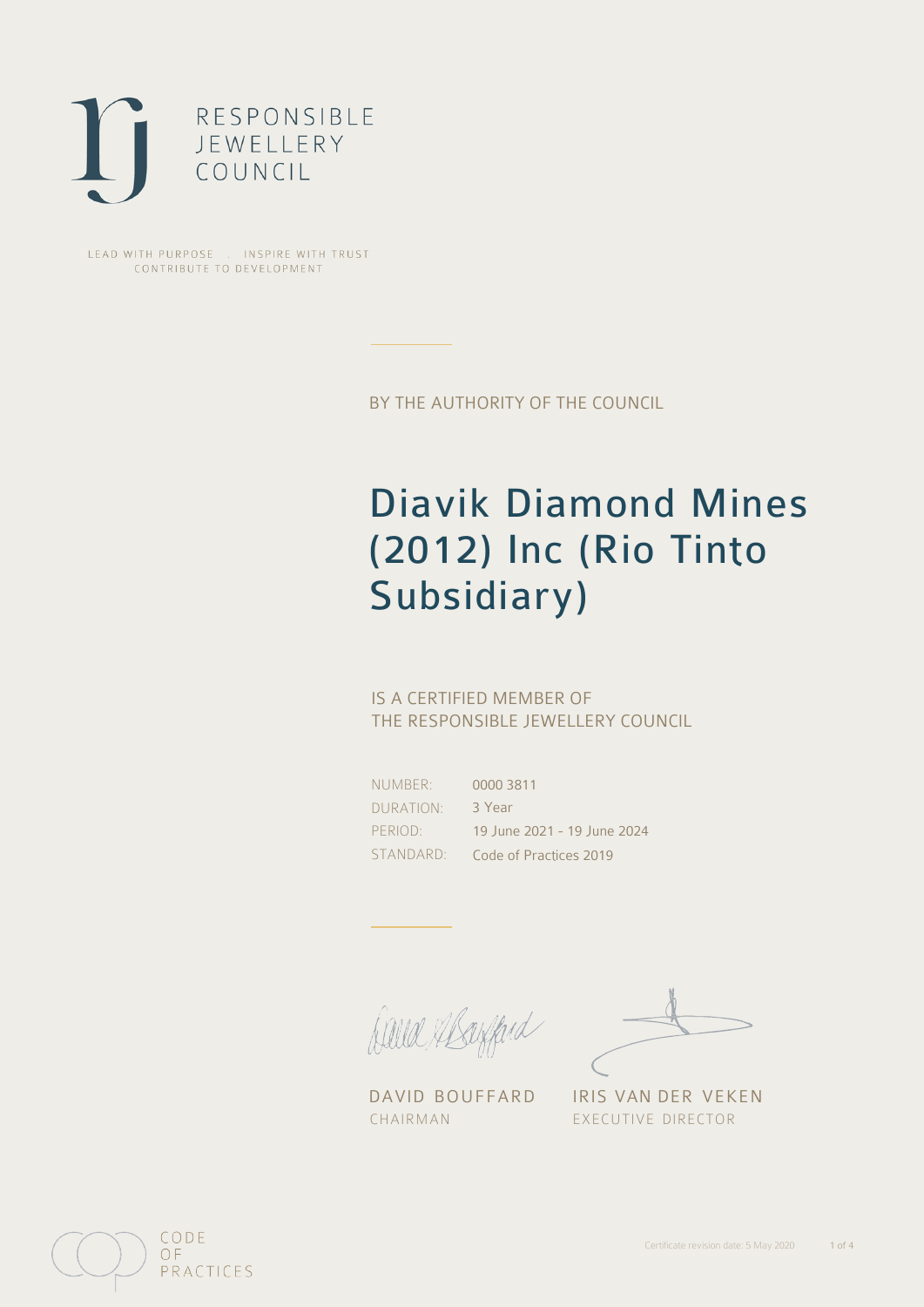

# **CERTIFICATION OVERVIEW**

| Diamonds, Coloured Gemstones and Precious Metals Miner                                                                                                                                                                                                                                                                                                                                                                                                     |
|------------------------------------------------------------------------------------------------------------------------------------------------------------------------------------------------------------------------------------------------------------------------------------------------------------------------------------------------------------------------------------------------------------------------------------------------------------|
| 21 July 2021                                                                                                                                                                                                                                                                                                                                                                                                                                               |
| Re-certification                                                                                                                                                                                                                                                                                                                                                                                                                                           |
| Code of Practices 2019                                                                                                                                                                                                                                                                                                                                                                                                                                     |
| <b>SGS United Kingdom Limited</b>                                                                                                                                                                                                                                                                                                                                                                                                                          |
| 1. General requirements: 1-4<br>2. Responsible supply chains, human rights and due<br>diligence: 5-14, except 7.1, 7.3, 8, 9, 11.3, 13.4, 14.3<br>3. Labour rights and working conditions: 15-22, except 19.3,<br>21.3<br>4. Health, Safety and Environment: 23-27, except 23.10<br>5. Gold, Silver, PGM, diamond and coloured gemstone<br>products: 28-30, except 28.2a-j, 30<br>Responsible mining: 31-42, except 31.1. 35.1, 36.1, 39.3-4, 40, 41<br>6. |
|                                                                                                                                                                                                                                                                                                                                                                                                                                                            |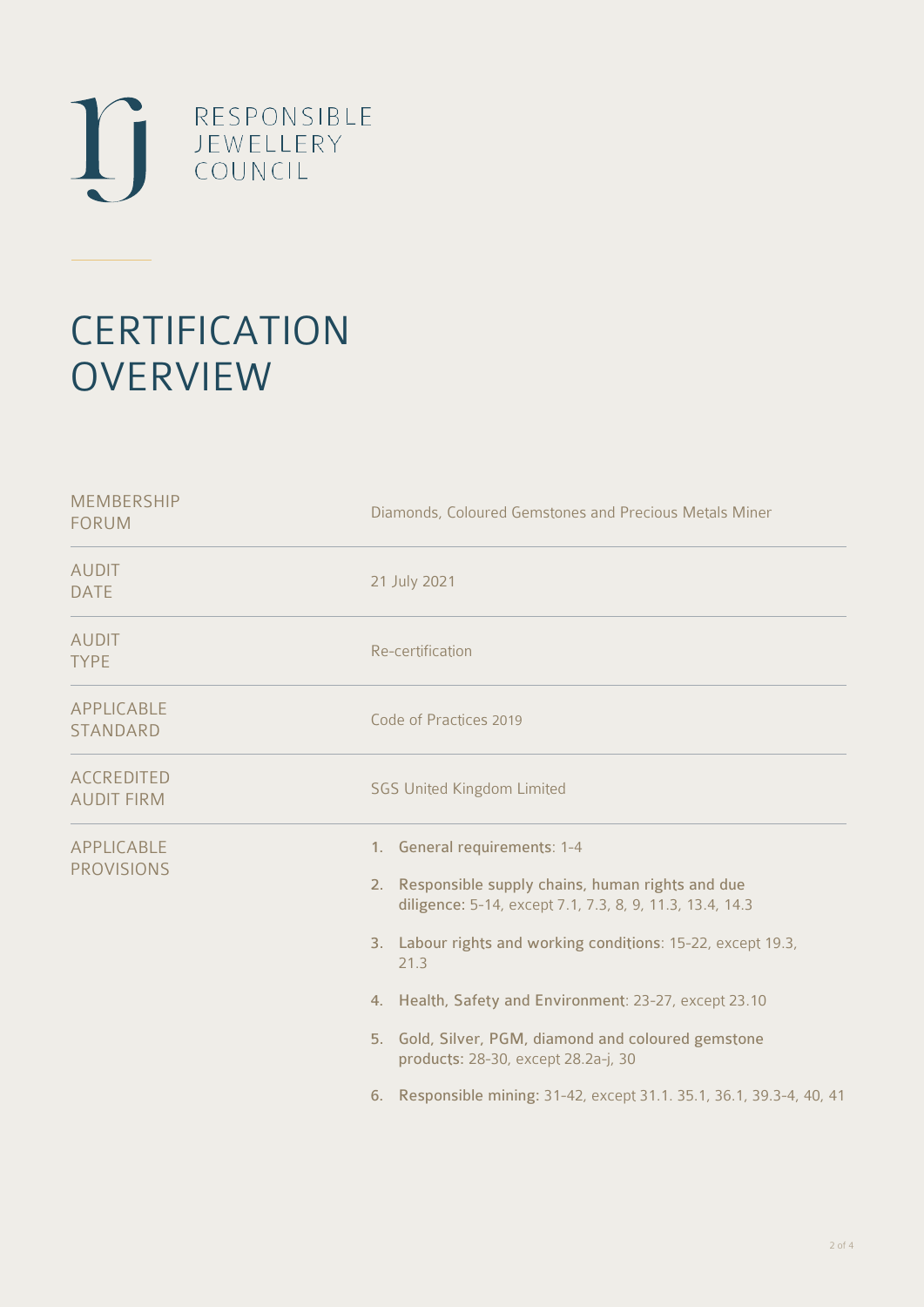| <b>PROVENANCE</b><br><b>CLAIMS</b>         | The diamonds contained in this package were mined in the Northwest<br>Territories, Canada at Diavik Diamond Mines Inc.                                                                                                                                              |
|--------------------------------------------|---------------------------------------------------------------------------------------------------------------------------------------------------------------------------------------------------------------------------------------------------------------------|
| <b>AUDITOR STATEMENT OF</b><br>CONFORMANCE | Based on the scope and findings of the certification audit, the member<br>has demonstrated a conformance level consistent with a:                                                                                                                                   |
|                                            | 3 Year Certification                                                                                                                                                                                                                                                |
| <b>NEXT AUDIT TYPE</b>                     | MID-TERM REVIEW (within 12-24 months):                                                                                                                                                                                                                              |
|                                            | A. Mid-term review NOT required due to:                                                                                                                                                                                                                             |
|                                            | No anticipated changes to the certification scope during the<br>certification period                                                                                                                                                                                |
|                                            | 3 or less minor non-conformances with critical provisions or in<br>general identified by the audit (not covered by parallel audits<br>for schemes identified as equivalent to RJC's) for an individual<br>member in the mining sector or a non-mining sector member |
|                                            | <25 full time equivalent personnel                                                                                                                                                                                                                                  |
|                                            | Low risk of non-conformances due to management controls                                                                                                                                                                                                             |
|                                            | Existence of parallel audits for schemes recognised by RJC                                                                                                                                                                                                          |
|                                            | Strong internal controls ensuring effective review and closure<br>of corrective actions for non-conformances                                                                                                                                                        |
|                                            |                                                                                                                                                                                                                                                                     |
|                                            | B. Mid-term review (desktop only) required due to:                                                                                                                                                                                                                  |
|                                            | No impact on conformance levels from any changes to the<br>certification scope                                                                                                                                                                                      |
|                                            | 5 or less minor non-conformances with critical provisions or in<br>general identified by the audit (not covered by parallel audits<br>for schemes identified as equivalent to RJC's) for an individual<br>member in the mining sector or a non-mining sector member |
|                                            | Possibility of remote verification of actions                                                                                                                                                                                                                       |
|                                            | No risk to critical provisions                                                                                                                                                                                                                                      |